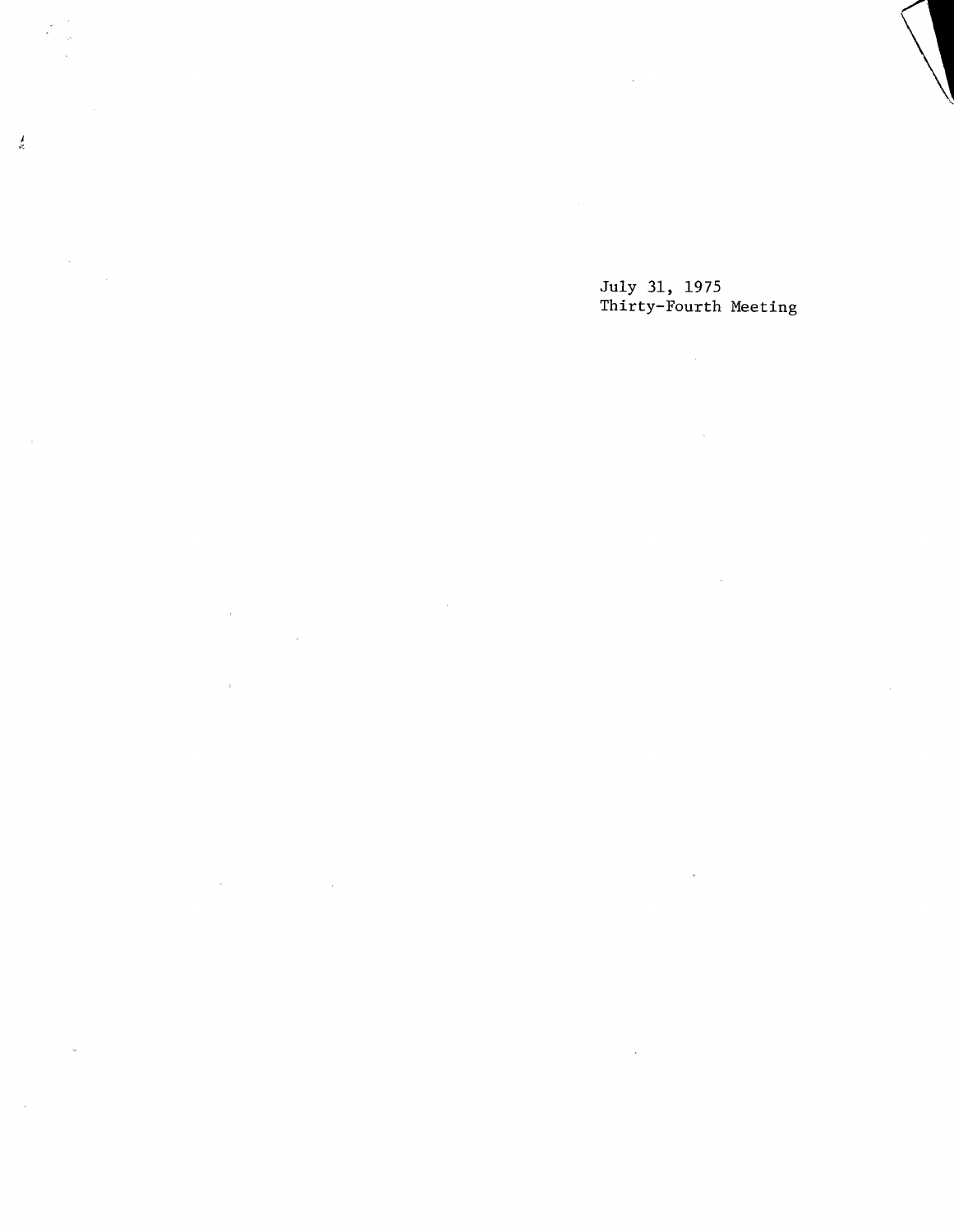binder

Minutes of the thirty-fourth meeting of the Executive Committee of Faculty Council held on Thursday, July 31, 1975 at 2:30 p.m. in the Faculty Conference Room, 250 Allen Building.

Members Present: Dean R. D. Connor, Chairman; Dr. N. Davison, Dr. H. Duckworth, Dr. D. Burton, Dr. J. Westmore, Mr. G. Richardson.

Visitor: Dr. J. Jamieson

Regrets: Dr. J. Stewart

#### 1. Approval of the minutes of the thirty-third meeting.

The minutes of the thirty-third meeting were approved with the addition of Professor Davison's name included under 'regrets'. Duckworth (Westmore).

- Matters Arising Therefrom.
	- (i) Role of the Standing Committee on Mathematics

The Chairman stated that he had written to the Chairman of the Senate Committee on Rules and Procedures (Dr. K. Moore) outlining the apparent confusion regarding the role of the Committee. At a subsequent meeting with Dr. Moore the Chairman had indicated his view that the Standing Committee on Mathematics should consider the programme of the department of Applied Mathematics, service courses, and science courses in the Maths area, as they relate to students in other faculties. The Committee should also receive requests for service from users of mathematics and should recommend which of the four mathematics departments should be approached to provide the service requested. Dr. Moore concurred in this view. He suggested that this matter be put before the members of the Mathematics committee to get their views and if their feelings differ from the views held by himself and the Dean then he suggested the Dean formally request the Senate Executive for a ruling. If the members did not disagree then the matter should be closed.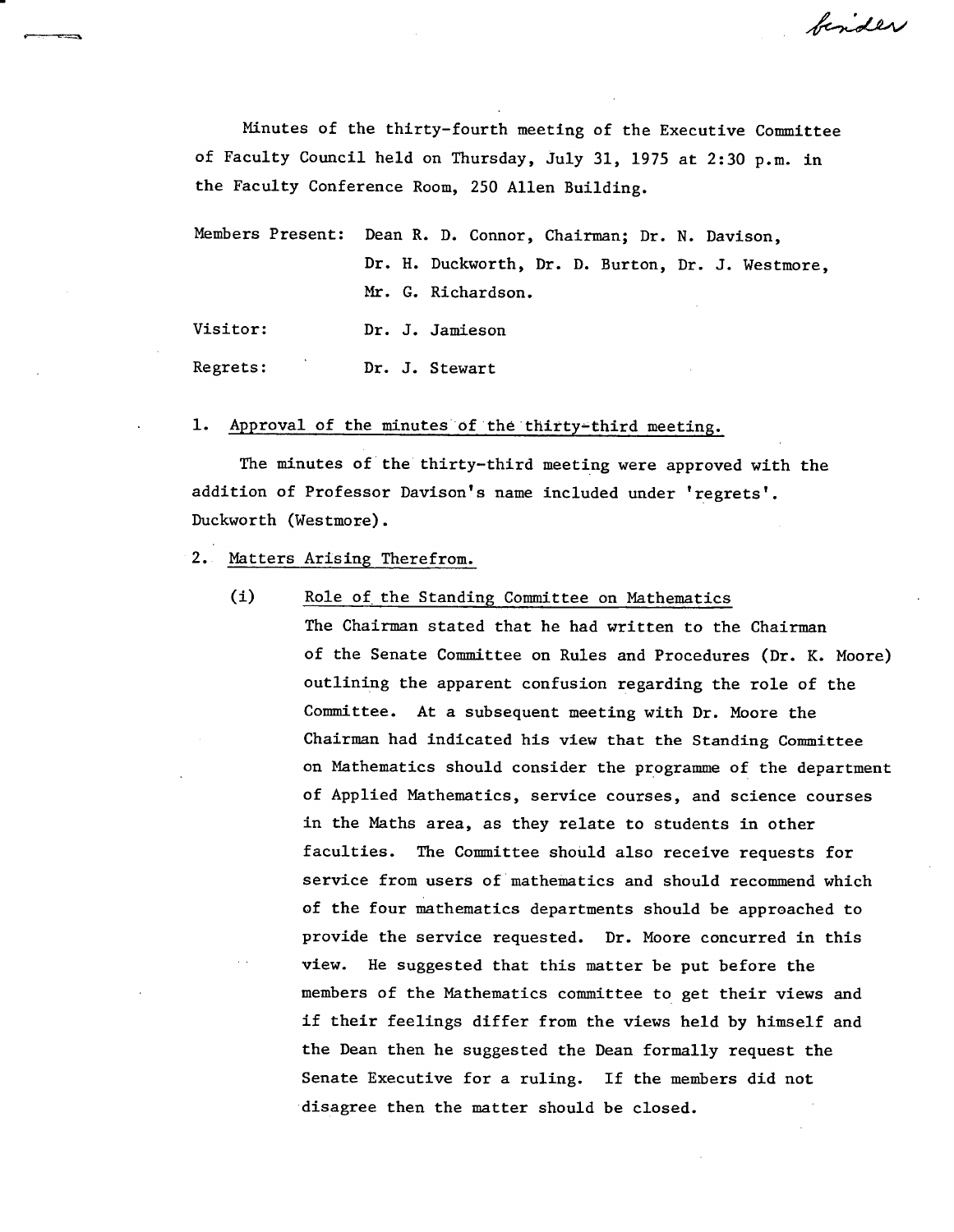At the meeting of the Standing Committee on Mathematics held on August 6 the following was approved as their terms of reference.

"The Standing Committee on Mathematics in the Faculty of Science shall be concerned with the setting up of the programme in the new department of Applied Mathematics, with service courses given by the four Mathematics departments for students from other faculties and with courses in which students from other faculties participate. The Standing Committee shall receive requests for service from the Faculties and Schools of this University and 'shall recommend which department is best suited and equipped to offer the requested instruction and shall refer the request for service to that department. Course changes and programmes within the Science Faculty in the Maths area shall not normally be brought to the Standing Committee but shall be processed in the usual way via the Committee on Course Changes, to which committee the Standing Committee sends its own recommendations for decision and onward transmission to Faculty Council and Senate".

#### $(ii)$ Four Year General Degree Program inquiry to the Senate Executive

As directed the Chairman had written to the Senate Executive Committee requesting advice on how to proceed on this matter and at the time of this meeting he had not had a reply.

#### $(iii)$ Challenge Exams

The Dean had met with the Chairman of the committee handling this matter. The outcome of this meeting was that the replies received from: the departments would be duplicated and given to the Chairman who in turn would seek the Senate Executive's advice.

## 3. Discussion of the results of arecent decision of the Senate Appeals Committee

The Chairman presented the background information leading to the student's appeal. At the time of the A.E.S.E.S. strike, the President in answer to a question put to him at Senate (April 1, 1975), said that students who do not cross picket lines to write their exams created a situation for which he (the President) had no remedy. This statement was interpreted by the Dean and others as meaning that if a student did not write his exams he would receive no marks. Because there had been no further discussion of this statement in Senate, it was generally felt that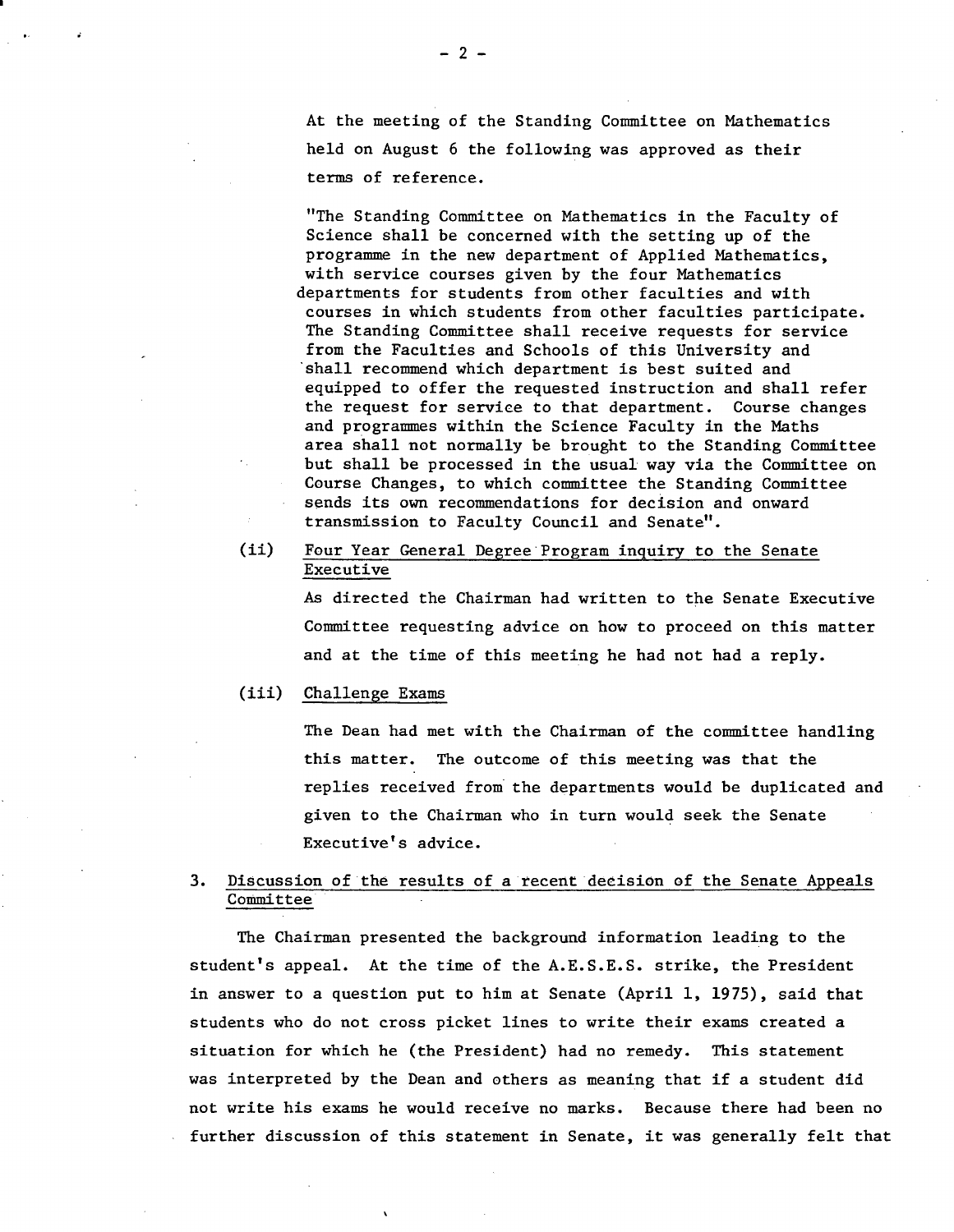this was the University's official position in this regard and one which Senate endorsed.

After the strike a student from the Faculty of Science made an informal inquiry to the Faculty Appeals Committee as to the possibility of having deferred examination privileges for the exams that he did not write due to the fact that his conscience would not let him cross the picket lines. The Committee replied informally that it would adhere to the view that there would be no marks for exams not written and there would be no deferred examination privileges. The student then wrote to the Dean outlining his feelings and reasons for his actions; the Dean subsequently asked the Faculty Appeals Committee to hear the case and in the absence of Dean Cooke he asked Dean Campbell to chair the committee. The results of the committee's deliberations was that it did uphold Senate's view and rejected the appeal. The student was told that he could appeal to the Senate Committee.

The Chairman felt that it was at this point that several anomalies took place. Dean Campbell was present at the Senate Appeals Committee meeting in order to explain the reasons for his committee's decision. The Senate Committee in hearing the appeal permitted the student witnesses (7 witnesses in all) to be present during the entire proceedings. (The Faculty Committee had not allowed this). Dean Campbell objected to this but his objections were overruled; the reason being that this was not a judicial process. All the witnesses except one were union officials and only two were from A.E.S.E.S. During the proceedings one of.the witnesses made a statement to the effect that the unions would view the denial of this appeal very seriously.

The results of the Senate Committee's deliberation was that the appeal was upheld. It was stated that the Science Committee denied the appeal primarily because it did not want to set a precedent for the University. The Committee gave as its reasons for upholding the appeal the following:-

- $(i)$ the student had acted in good faith
- $(ii)$ his actions were based on a sincerely held belief established on reasonable grounds
- his actions resulted in no harm to other individuals  $(iii)$

Dr. Jamieson stated that the Science Committee had wanted a higher authority to rule on this matter as it felt that this was not solely a faculty concern but was campus wide. The Committee certainly did not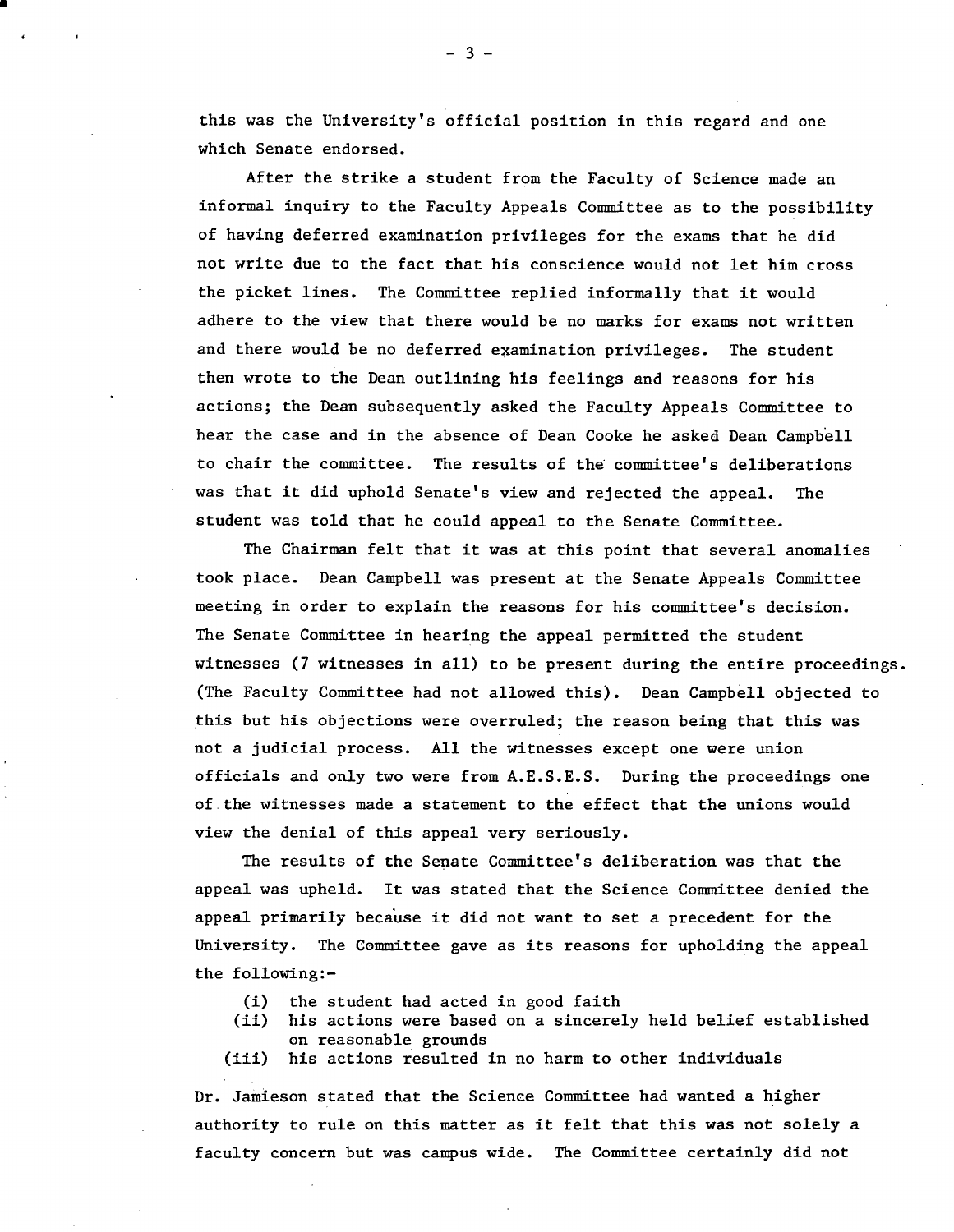deny the appeal because it did not want to set a precedent.

The Chairman pointed out that up until this time the University's grounds for appeal had been sickness and bereavement. Now another ground had been recognized, 'matters of conscience' and not just matters due to strikes but apparently all matters of conscience. He left it to the Committee to imagine the numbers of different 'matters of conscience' that could now be presented.

In the discussion that followed the members expressed their concern and distress at apparent union interference in purely academic matters. They felt very strongly that this should not be allowed to happen again. They also felt that there should be some mechanism whereby the Senate Committee and the Faculty *Committee*  should meet to discuss the more important decisions (i.e. precedent or policy decisions). The members were not happy with the unilateral powers of the Senate Committee.

The Chairman asked the Committee if he could be *permitted* to speak with the Science Senators before the next Senate meeting and say to them that the Science Executive *Committee* expressed deep concern over this matter. He would also request of the Senators that he be permitted to speak to Senate pointing out:

- (1) Science's deep concern over this matter
- (ii) the fact that Senate had just established a new grounds for appeal, i.e. matters of conscience
- $(iii)$ that it was thought that the President's response at the Senate meeting of April 1, 1975 reflected the University's position in this matter
- a possible remedy; that is that on matters of precedent or real importance the Senate Appeals Committee power be somewhat restricted, that the faculty be permitted an input on such matters and the final decision be made by Senate as a whole.

The Committee agreed to the Chairman's request.

With the Committee's approval the Chairman moved to item 6 of the agenda.

## 6. Consideration of a request for the dissolution of the Science Admissions Committee.

The Chairman requested authority to dissolve the Faculty Admissions Committee. He stated that the Committee had very little work to do and any decision that had to be made could be made by one of the Deans. Dr. Burton, Chairman of the *Committee,* concurred with the Chairman's assessment; the Executive *Committee* agreed to dissolve the Committee.

**<sup>S</sup>**-4-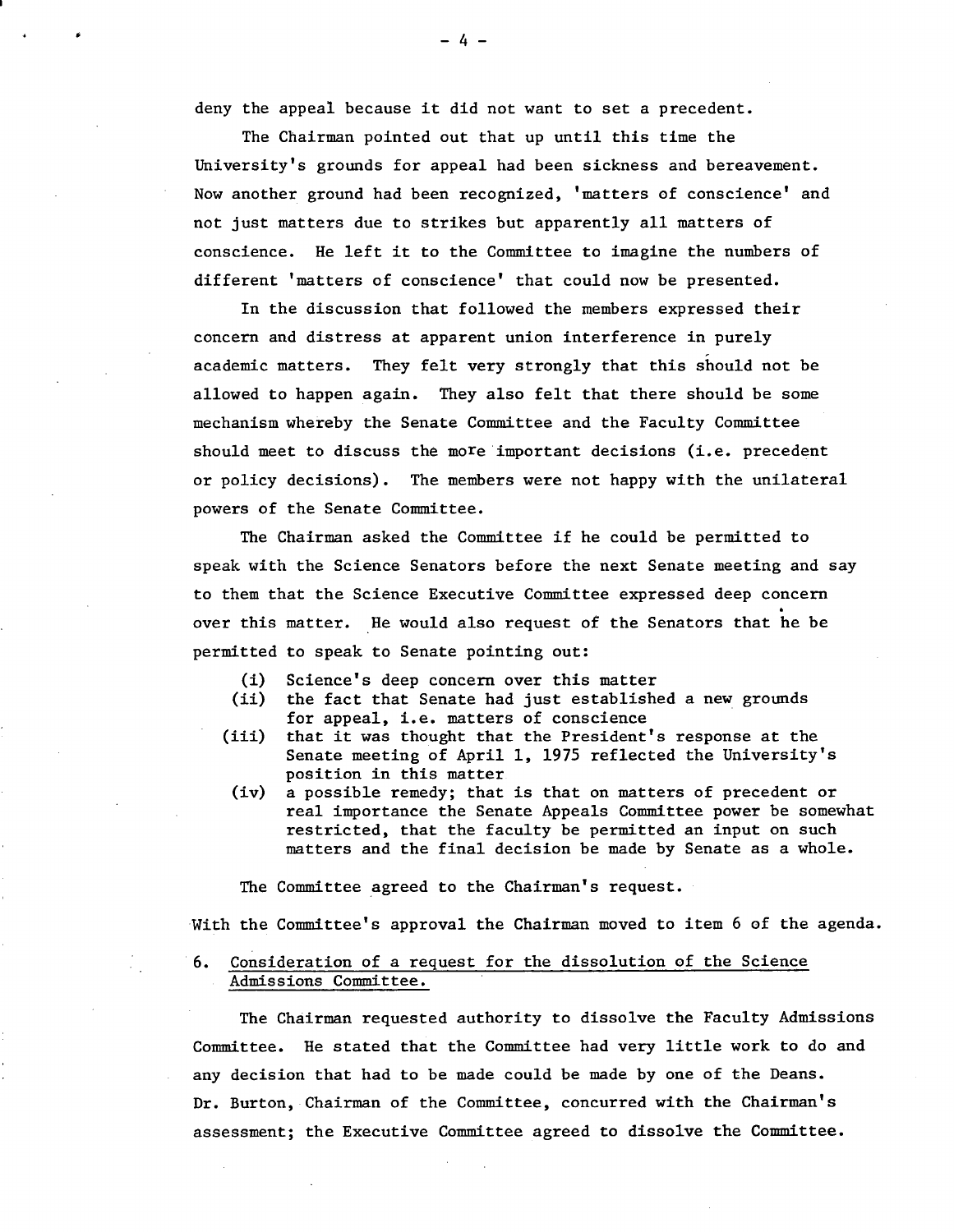#### 4. Discussion of the Departmental Council By-Laws.

Applied Mathematics

The Committee thought that what the department meant to use in clause V 2 was the Robert's Rules of Order Revised and they proposed this modification.

They also felt I 3 (b) would be more meaningful if a full stop was put after 'deputy' and the remainder of that sentence deleted.

The Committee wondered whether or not there should be a clause on student participation. The Dean stated that he would speak with the Head of the Department and if agreeable the Executive Committee could add such a clause.

(ii) Department of Microbiology

Item III 3 d (iii) was changed to read: "The purpose is not relevant to student concerns or interests in the opinion of the council".

The meeting adjourned at 4:59 p.m.

 $/nr$